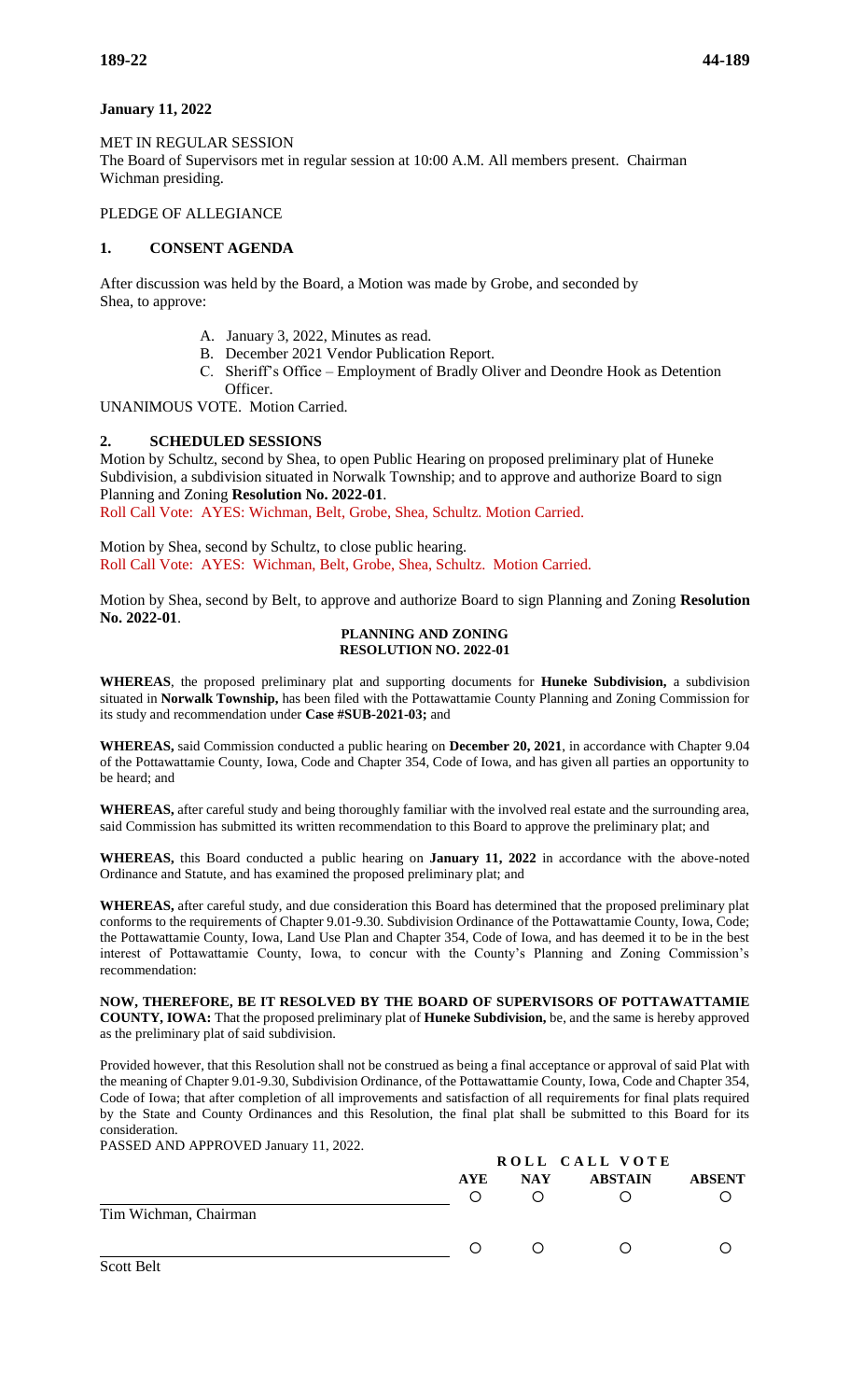|                | O | O |   | O |
|----------------|---|---|---|---|
| Lynn Grobe     |   |   |   |   |
|                | O | O | O |   |
| Brian Shea     |   |   |   |   |
|                | О | O | O |   |
| Justin Schultz |   |   |   |   |

Attest:

Dixie Wilson, Assistant Tax and Finance Officer, Auditor's Office Pottawattamie County, Iowa RECORD: After Passage

Roll Call Vote: AYES: Wichman, Belt, Grobe, Shea, Schultz. Motion Carried.

Motion by Shea, second by Schultz, to approve and authorize Board approve submission of 2022 Pottawattamie County CITIES Program Re-Capitalization Grant. UNANIMOUS VOTE. Motion Carried.

After discussion was held by the Board, it was decided to have legal review Eastern Hills Drive water main extension agreement with Council Bluffs Water Works to be reviewed on January 25, 2022. No Action Taken.

Motion by Schultz, second by Shea, to set date and time for open bids for the Pottawattamie County Secondary Roads Operations Center on February 15<sup>th</sup> at 10:00 A.M. UNANIMOUS VOTE. Motion Carried.

### **3. OTHER BUSINESS**

After discussion was held by the Board, a Motion was made by Shea, and seconded by Belt, to approve assignment to 2022 Representative Meetings as follows:

|                                                                                  | Primary:    | Secondary:  |
|----------------------------------------------------------------------------------|-------------|-------------|
| Advance SW Iowa Corp                                                             | Wichman     | Shea        |
| <b>Council Bluffs Airport Authority</b>                                          | Belt        | Schultz     |
| <b>Conservation Board</b>                                                        | Wichman     | Shea        |
| E911 Board                                                                       | <b>Belt</b> | Shea        |
| East Pott Soil and Water Conserv.                                                | Grobe       | <b>Belt</b> |
| <b>EMA Board</b>                                                                 | Shea        | Schultz     |
| Golden Hills RC&D                                                                | Grobe       | <b>Belt</b> |
| <b>Hungry Canyons</b>                                                            | Grobe       | <b>Shea</b> |
| <b>Loess Hills Alliance Board</b>                                                | Shea        | Grobe       |
| <b>PACE</b>                                                                      | Grobe       | Schultz     |
| 712 Initiative                                                                   | Schultz     | <b>Belt</b> |
| <b>Pott County Trails</b>                                                        | Shea        | Schultz     |
| <b>Promise Partners</b>                                                          | <b>Belt</b> | Schultz     |
| SW Iowa Juvenile Services                                                        | Grobe       | Belt        |
| SWIPCO/SWITA                                                                     | Grobe       |             |
| Veteran Affairs                                                                  | Schultz     | Grobe       |
| Public Health                                                                    | Shea        | Belt        |
| <b>West Central Community Action</b>                                             | Grobe       | Shea        |
| West Pott Soil and Water Conserv.                                                | Wichman     | Schultz     |
| <b>WIDA</b>                                                                      | Grobe       | Shea        |
| <b>Workforce Investments Board</b>                                               | <b>Belt</b> | Schultz     |
| Pott County Quarterly Dept. Head                                                 | Wichman     | <b>Belt</b> |
| <b>Pott County Operations Committee</b>                                          | Belt        | Wichman     |
| <b>Pott County Wellness Committee</b>                                            | Schultz     | Wichman     |
| <b>Pott County Tourism</b>                                                       | <b>Belt</b> | Schultz     |
| 4 <sup>th</sup> Judicial                                                         | <b>Belt</b> | Schultz     |
| <b>MAPA</b>                                                                      | Belt        | Wichman     |
| <b>MH&amp;DS</b>                                                                 | Grobe       | Wichman     |
| <b>IGHCP</b>                                                                     | <b>Belt</b> | Lemrick     |
| $M$ $\Omega$ is $M$ $\Omega$ TE $M$ $\Omega$ <sub>a</sub> $\Omega$ <sub>am</sub> |             |             |

UNANIMOUS VOTE. Motion Carried.

Motion by Shea, and seconded by Schultz, to approve setting time and place for a public hearing on an amendment to the FY 2021/22 budget for February 1, 2022 at 10:00 A.M. UNANIMOUS VOTE. Motion Carried.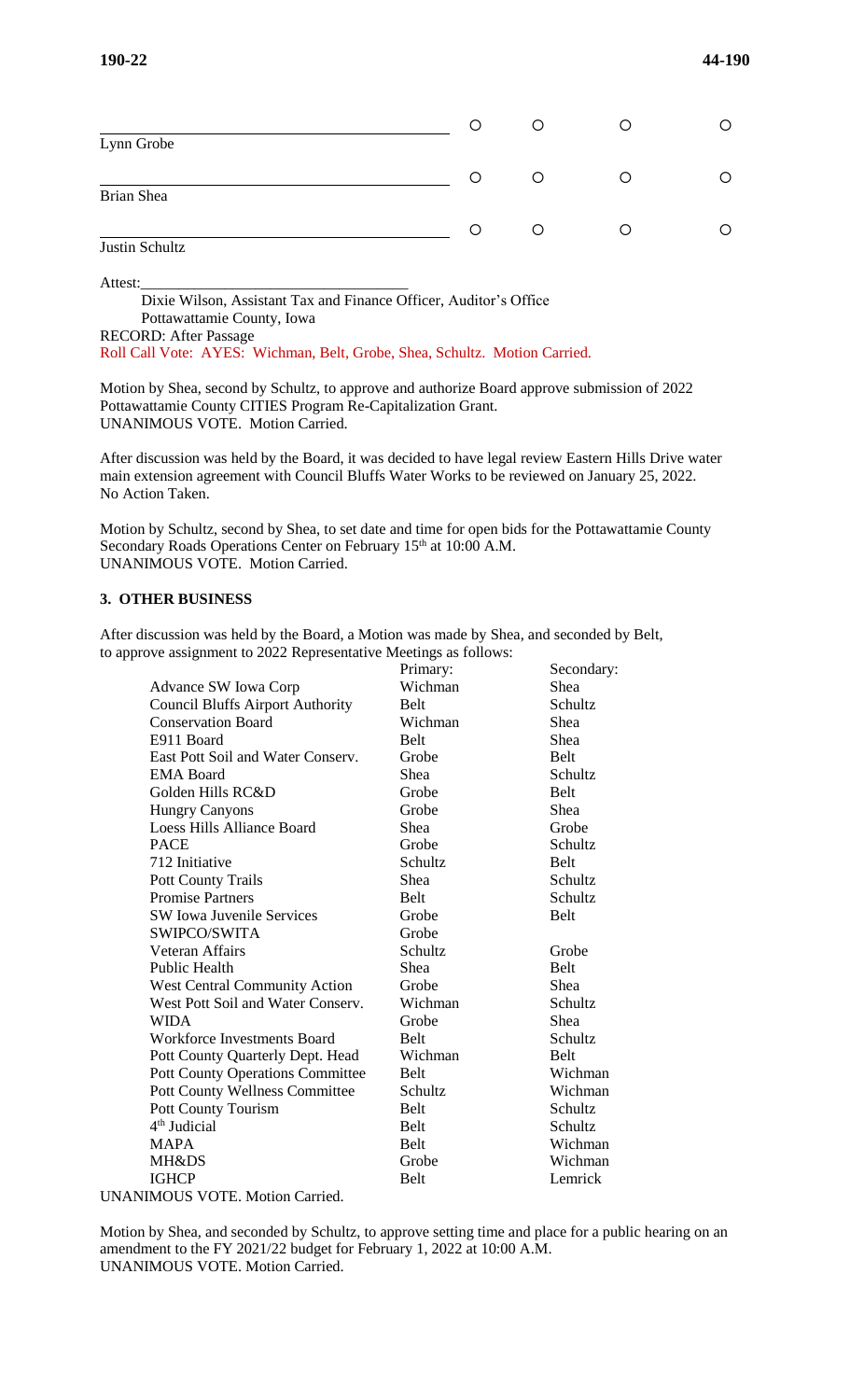**RESOLUTION for Transfer from General Fund to Veteran Relocation Allocation Fund.**

**WHEREAS**, it is desired to transfer money from General Fund to Veteran Relocation Allocation Fund; and

**WHEREAS**, said transfer is in accordance with Section 331.432, Code of Iowa; and

**NOW THEREFORE BE IT RESOLVED**, that the Pottawattamie County Board of Supervisors as follows:

SECTION 1: The sum of \$22,500.00 is ordered to be transferred from General Fund to Veterans Relocation Allocation Fund, and

SECTION 2: The Auditor is directed to correct his/her book accordingly and to notify the Treasurer of this operating transfer.

**Dated this 11th Day of January, 2022**. **R O L L C A L L L V O T E** 

|                       | <b>AYE</b> | ROLL CALL VOTE<br><b>ABSTAIN</b><br><b>NAY</b> |   |  |
|-----------------------|------------|------------------------------------------------|---|--|
| Tim Wichman, Chairman | O          | O                                              | O |  |
| Scott Belt            | О          | O                                              | ∩ |  |
| Lynn Grobe            | O          | ◯                                              | ∩ |  |
| Justin Schultz        | О          | O                                              | ∩ |  |
| <b>Brian Shea</b>     | ∩          | ∩                                              | ∩ |  |

ATTEST: \_\_\_\_\_\_\_\_\_\_\_\_\_\_\_\_\_\_\_\_\_\_\_\_\_\_\_\_\_\_\_\_\_\_\_\_\_\_\_\_\_\_\_\_\_\_\_\_\_

 Dixie Wilson, Assistant Tax and Finance Officer, Auditor's Office Roll Call Vote: AYES: Wichman, Belt, Grobe, Shea, Schultz. Motion Carried.

Motion by Shea, second by Belt, to reappoint Dr. Tana Perry to the Pottawattamie County Board of Health for a term of 3 years and Dr. Barbara Lee to the Pottawattamie County Board of Health for a term of 1 year: UNANIMOUS VOTE. Motion Carried

After discussion was held by the Board, a Motion by Schultz, and seconded by Shea, to deny CRC 003 – Chiller Heat Piping Change based on recommendation from Building & Grounds Director Jason Slack. UNANIMOUS VOTE. Motion Denied.

Motion by Schultz, second by Belt, to approve CRC 04 – CRAC Unit Condenser Unit Location. UNANIMOUS VOTE. Motion Carried.

Motion by Schultz, second by Belt, to authorize Board Chairman to sign agreement for annual maintenance with Tyler Technologies.

UNANIMOUS VOTE. Motion Carried.

# **4. RECEIVED/FILED**

A. Salary Action(s)**:**

- 1) Juvenile Detention Center– Payroll Status Change for weekend differential pay.
- 2) Public Health Payroll Status Change for Carol Timm, Rebekkah Reilich and Jennifer Minchew.
- B. Reports
	- 1) Recorder Fee Book for December 2021.

# **5. BUDGET STUDY SESSION**

1) Auditor